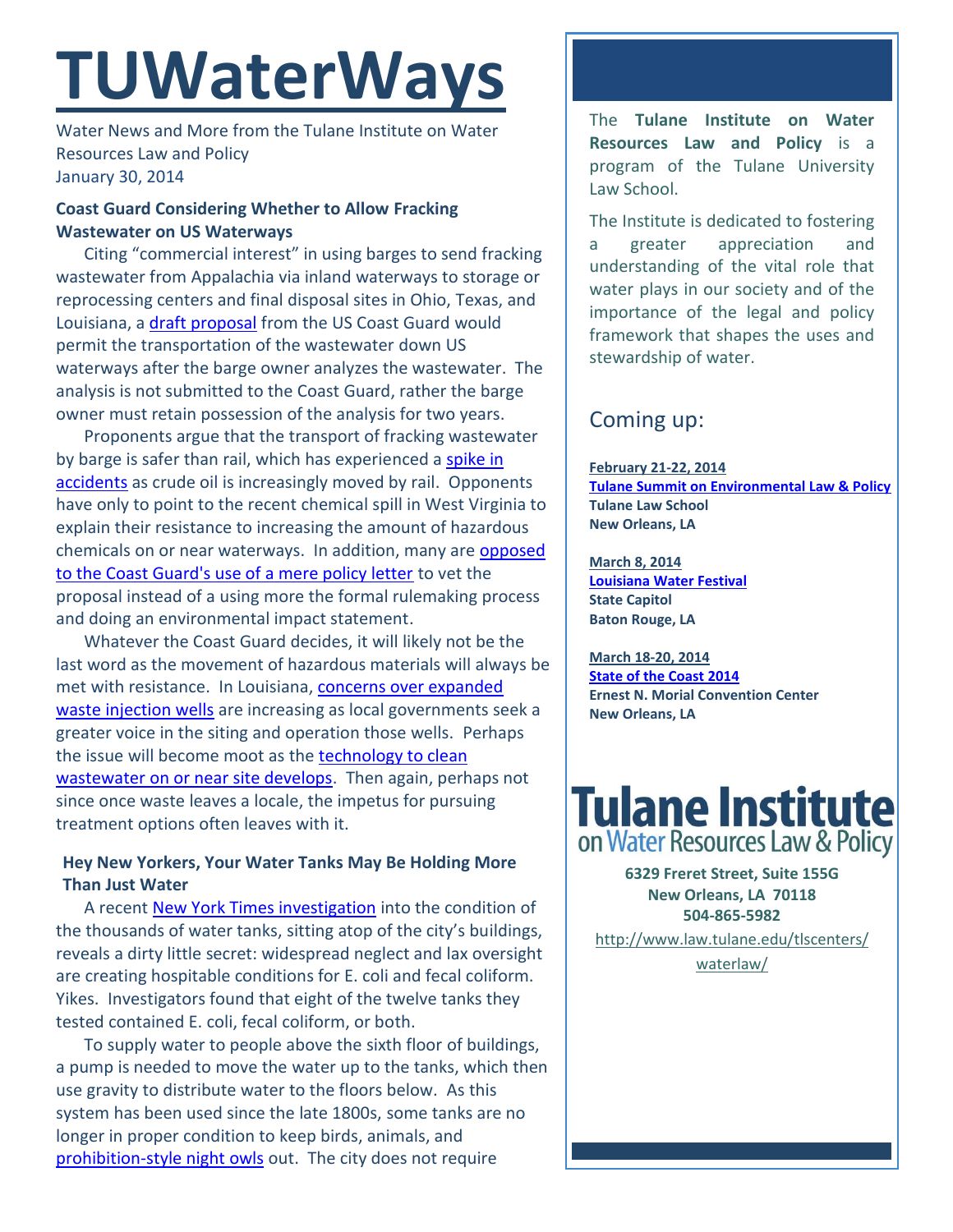building owners to submit proof of cleanings and inspections, despite knowing, by its own count, that only 60 percent of the owners comply with these regulations. While no cases of illness have been definitively linked to unsanitary water tanks, we suggest you ask your super when the last time the tank was cleaned, which he is required by law to answer.

#### **Texas Ranchers Win Latest Battle in War Over Groundwater**

Thirsty cities in Fort Bend County (southwest of Houston) have been told by the state of Texas to cut down on their groundwater consumption. Their solution was [to import groundwater](http://www.houstonchronicle.com/news/science-environment/article/Water-fight-ends-in-ranchers-favor-5170170.php) from largely rural Austin and Waller Counties. Generally, under Texas' rule of capture, a landowner in Fort Bend has the right to drop a well, pull up the water, and sell it to whomever he or she pleases. But that doesn't mean the same right has to be given to someone else, as Electro Purification LLC learned when the Fort Bend County Subsidence District stepped in and blocked the cities of Richmond and Rosenberg from buying water that Electro planned to get from drilling wells, in Austin and Waller counties. The conservation district found that these cities could not import groundwater from an "alternate source." The cities have vowed to appeal the decision. While they won the battle, residents of Austin and Waller Counties know other counties will continue to come for its water until the Texas legislature changes its groundwater laws. As local organizer Tom Sherman put it, they are therefore "going to go on the offensive because there isn't anything (in state law) stopping the next water grab or the one after that."

#### **Mexico City Looking to Flush Image of Montezuma's Revenge and Obesity with Water Filter Mandate**

Due to its notoriously suspect tap water, Mexico is the world leader in bottled water and soda consumption, habits that aren't cheap in a country with \$5 minimum wage. It has also surpassed the US in the severity of its obesity epidemic. In an effort to ameliorate these issues, Mexico City will soon [require all](http://www.chron.com/news/world/article/Mexico-City-bets-on-tap-water-law-to-change-habit-5170630.php)  [restaurants to install water](http://www.chron.com/news/world/article/Mexico-City-bets-on-tap-water-law-to-change-habit-5170630.php) filters, so they can offer free, drinkable water to customers. With the Health Department on board, inspectors will be making rounds and issuing \$125-630 fines to those restaurants not in compliance. The poor quality of the capitol's tap water is largely blamed on municipal distribution system, which was critically damaged in a 1985 earthquake, and dirty rooftop water tanks (apparently not just a problem in NYC). Time will tell if the mandate will change both local and foreign perception of the city's tap water, but at least it is a part of a comprehensive effort to shed emblematic stereotypes of the country . . . or [not.](http://twitchy.com/2014/01/27/forget-team-usas-cosby-sweaters-check-out-mexicos-ski-uniform/) We also would note that despite the goal of providing "free" water, it will not really be free. Someone will have to pay for it.

#### **DC Water Utility Fortifies Itself in Anticipation of Climate Change Storming the Eastern Seaboard**

We down here in Southeast Louisiana are used to flood fortifications with the claimed ability to withstand a 1 in 100 storm, or a 100 year storm. Well that just won't cut it for one water utility in our nation's capital, which is building around its sewage treatment plant a sea wall able to withstand an unprecedented 500 year [storm.](http://www.scientificamerican.com/article/washington-dc-water-utility-adapts-to-global-warming/) With a price tag of about \$13 million, the water utility sees the wall as a necessary investment in the face of stronger and more frequent storms and rising seas. The facility will also get an onsite combined power and heating plant to keep the pumps going even if the grid goes down. So the safest place in DC during a storm won't be the Capitol or the White House, but the sewage treatment plant.

#### **Will California's Drought Leave the Salmon in San Joaquin River Delta Out to Dry?**

House Speaker John Boehner and several of his colleagues recently announced their [plan to help drought](http://www.miamiherald.com/2014/01/21/3886266/emergency-drought-bill-to-be-introduced.html)[stricken farmers](http://www.miamiherald.com/2014/01/21/3886266/emergency-drought-bill-to-be-introduced.html) in California: divert more water from the San Joaquin River. The only problem is that such a diversion would derail the restoration of a historic salmon run, which was crippled in large part by water withdrawals to such an extent that the San Joaquin River dries out before reaching the ocean. With the legislation expected to hit the House floor in a couple of weeks, jockeying and lobbying are already in full swing. While in his announcement Boehner pondered out loud "[h]ow you can favor fish over people is something people in [his] part of the world would never understand," those in the salmon industry (which, if Mr. Boehner is correct, is an industry that employs and serves no people) are hoping that the Democratcontrolled Senate will continue to operate in their completely separate world.